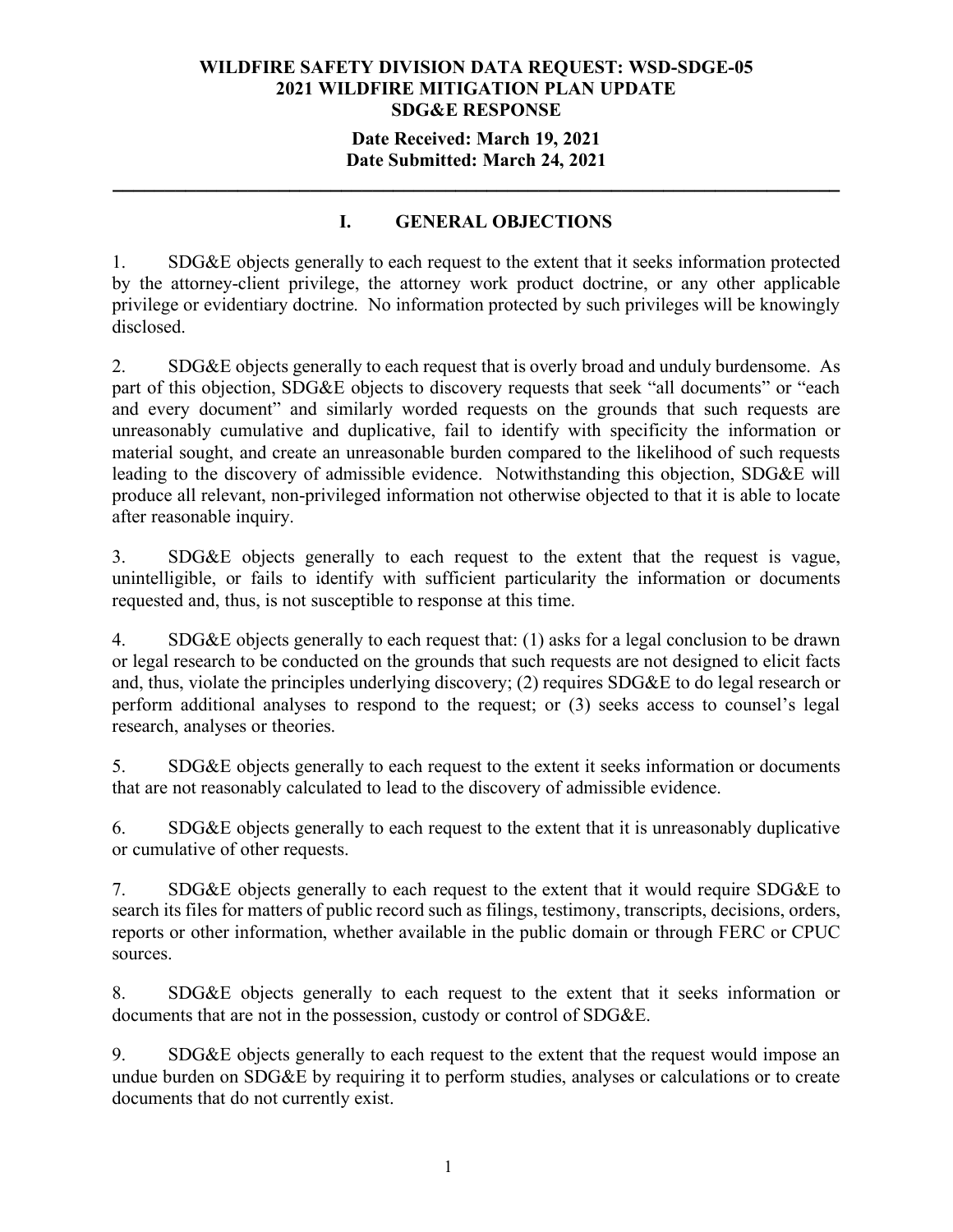#### **Date Received: March 19, 2021 Date Submitted: March 24, 2021**

**\_\_\_\_\_\_\_\_\_\_\_\_\_\_\_\_\_\_\_\_\_\_\_\_\_\_\_\_\_\_\_\_\_\_\_\_\_\_\_\_\_\_\_\_\_\_\_\_\_\_\_\_\_\_\_\_\_\_\_\_\_\_\_\_\_\_\_\_\_\_**

10. SDG&E objects generally to each request that calls for information that contains trade secrets, is privileged or otherwise entitled to confidential protection by reference to statutory protection. SDG&E objects to providing such information absent an appropriate protective order.

#### **II. EXPRESS RESERVATIONS**

1. No response, objection, limitation or lack thereof, set forth in these responses and objections shall be deemed an admission or representation by SDG&E as to the existence or nonexistence of the requested information or that any such information is relevant or admissible.

2. SDG&E reserves the right to modify or supplement its responses and objections to each request, and the provision of any information pursuant to any request is not a waiver of that right.

3. SDG&E reserves the right to rely, at any time, upon subsequently discovered information.

4. These responses are made solely for the purpose of this proceeding and for no other purpose.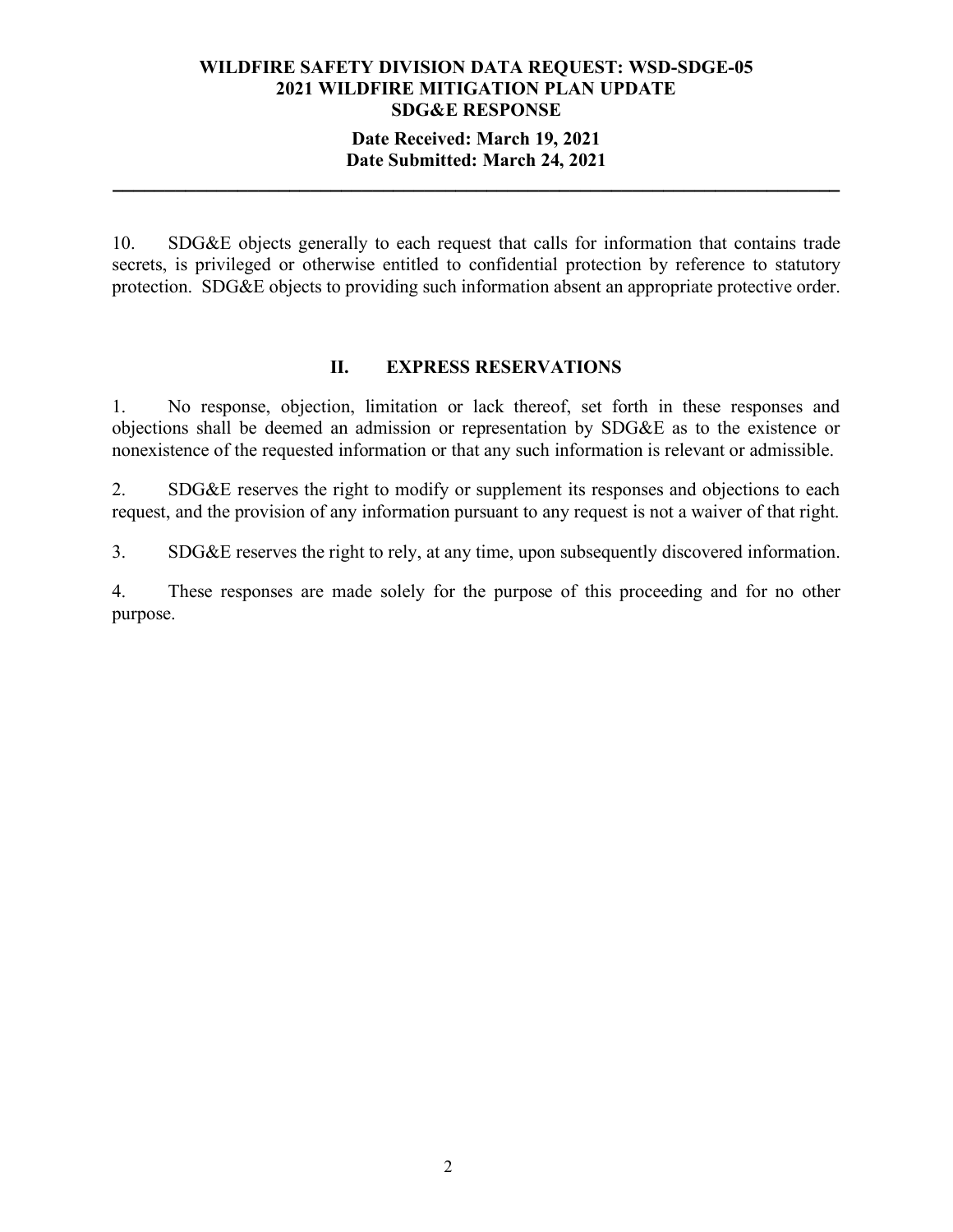## **Date Received: March 19, 2021 Date Submitted: March 24, 2021**

**\_\_\_\_\_\_\_\_\_\_\_\_\_\_\_\_\_\_\_\_\_\_\_\_\_\_\_\_\_\_\_\_\_\_\_\_\_\_\_\_\_\_\_\_\_\_\_\_\_\_\_\_\_\_\_\_\_\_\_\_\_\_\_\_\_\_\_\_\_\_**

# **III. RESPONSES**

# **QUESTION 1:**

Provide responses to  $\overline{\mathbb{P}}$  [WSD-SDGE-03 Question 10](https://sempra-my.sharepoint.com/:w:/g/personal/cstaylor_semprautilities_com/Een0g3ItaoZIuwuqqtUuOEMBOnwp2d1Sr_NzlytBbaYgqQ?e=GODoTT) regarding SDG&E's Wildfire Risk Reduction Model (WRRM), as follows:

10(a). Please confirm that SDG&E utilized outage data as a proxy for ignition data to train its models (as stated at the 2/22/21 Workshop). If this is not correct, please explain what data sets were utilized.

- 10(b). How many years of outage data did SDG&E utilize to train its models?
- 10(c). How many years of outage data did SDG&E utilize to test its models?
- 10(d). How many events did SDG&E utilize to train its models?
- 10(e). How many events did SDG&E utilize to test its models?
- 10(f). Regarding the outage data that SDG&E utilized:
	- i. Was it possible for SDG&E to determine the exact location of the issue leading to an outage for each outage event?
	- ii. If it was not possible for SDG&E to determine the exact location of the issue leading

## **OBJECTION:**

SDG&E objects to this request on the grounds set forth in General Objection Nos. 6 and 9. Subject to the foregoing objections, SDG&E responds as follows.

#### **RESPONSE 1:**

As discussed on a recent call with the CPUC's WSD team, SDG&E does not recall making a statement at the workshop regarding using outage data to train a model. The early development of the WRRM model was not based on using machine learning approaches so there was no training vs. testing dataset. In 2021, SDG&E will be developing machine learning models for different ignition types, after which SDG&E may have more information to provide regarding training vs testing datasets. SDG&E discussed the use of outage data in its recent efficacy studies during the 2/22/2021 workshops but did not discuss using outage data to train the risk models presented (WRRM and WiNGS).